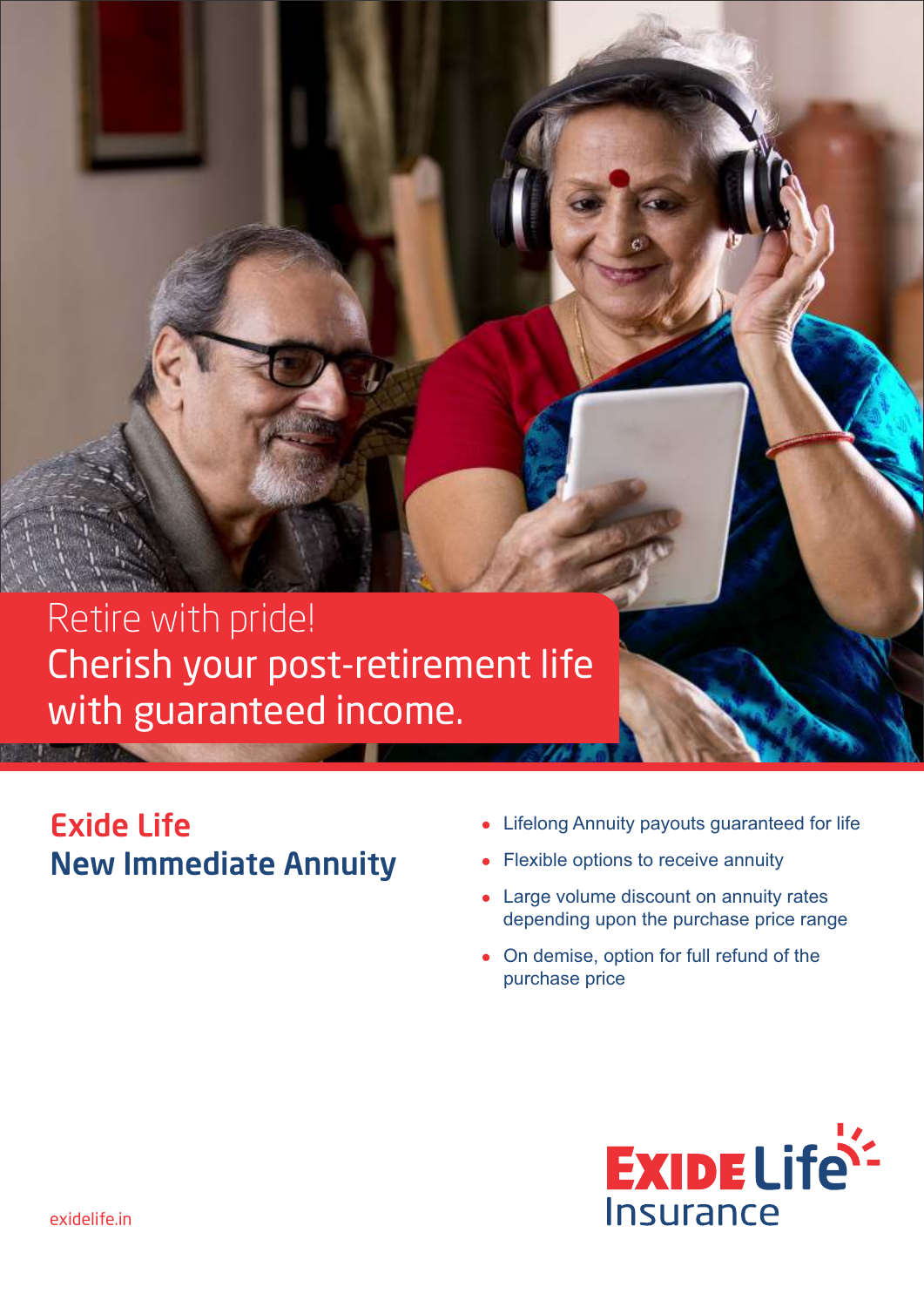## Exide Life New Immediate Annuity

#### **A Non-Linked, Non-Participating Individual Immediate Annuity Plan**

(This product is also available for online sale)

#### **Annuity options for Exide Life New Immediate Annuity**

Exide Life Insurance offers this immediate annuity plan with an option for return of purchase price. For years, you have been saving for your retirement and now you can use those savings to get a guaranteed life time income. All you have to do is save at one go in this Policy and choose the mode of receiving the Annuity Payout (monthly/quarterly/halfyearly/yearly) and we will start paying you a regular income from the end of your chosen period based on the annuity payout mode selected.

#### **Key Benefits**

- Lifelong Annuity payouts guaranteed for life
- **•** Flexible payout options to receive your Annuity amount
- **•** Option to receive the Purchase Price on death

## **Death Benefit:**

Exide Life New Immediate Annuity gives you the flexibility to decide whether you want to receive Death Benefit. You can choose between the following two options at the inception of the policy:

#### **Life Annuity with Return of Purchase Price**

On death of the annuitant the entire Purchase Price will be paid to the nominee as death benefit.

Annuity payouts cease immediately on death of the Annuitant.

#### **Life Annuity without Return of Purchase Price**

On death of the annuitant no Death Benefit will be paid to the nominee.

Annuity payouts cease immediately on death of the Annuitant.

## **Annuity Benefits**

The Annuity rates depend on the Purchase Price, the age at entry and the Annuity payout mode. Your regular income for life will start after the end of the Annuity payout mode chosen by you.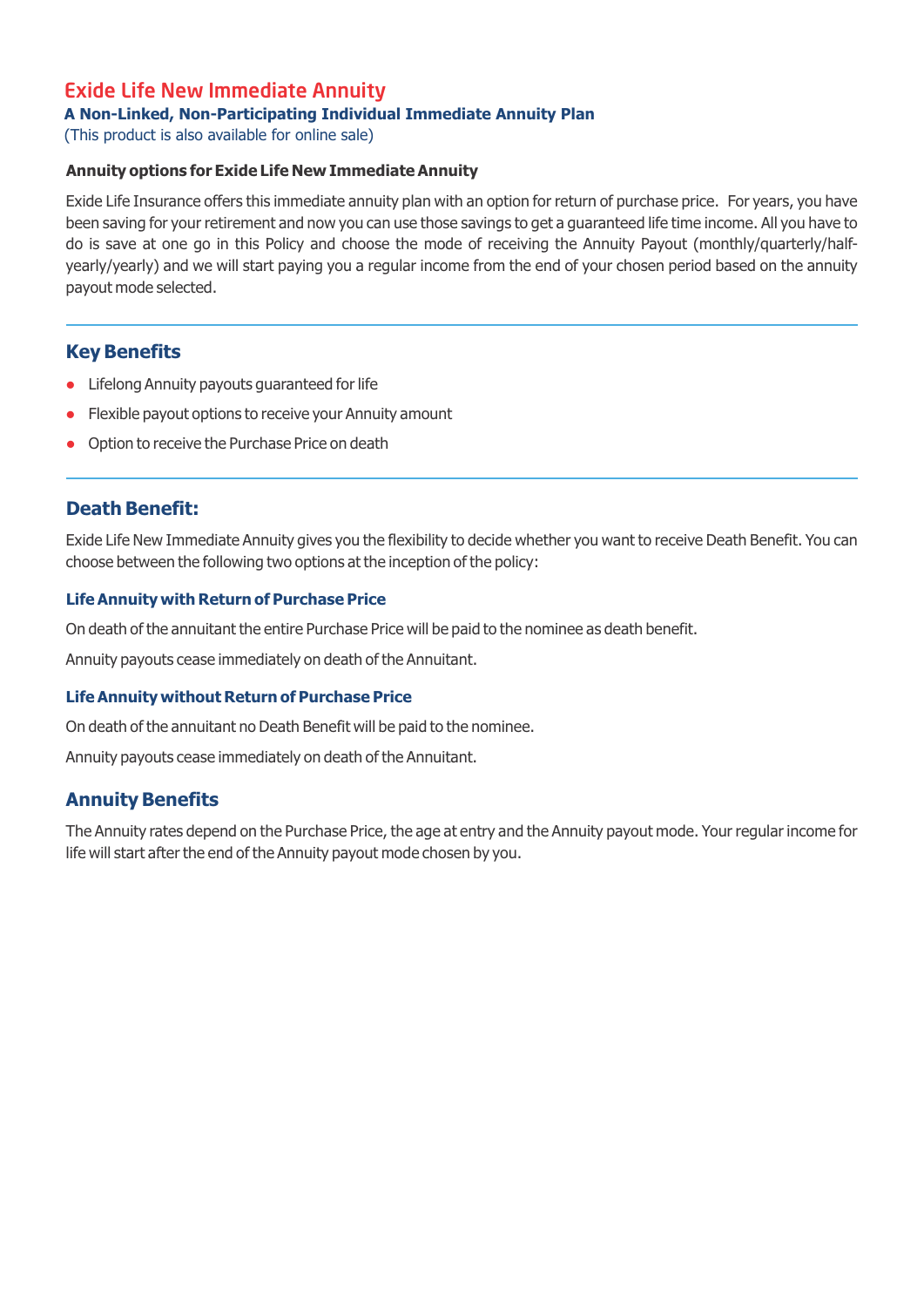Sample annuity rates (per 1000 Purchase Price) for existing customers opting for Life Annuity with Return of purchase price option are given in below table:

| Age/<br><b>Purchase</b><br>price | <b>Band 1:</b>  | <b>Band 2:</b>                   | <b>Band 3:</b>                 | <b>Band 4:</b>                | <b>Band 5:</b>      |
|----------------------------------|-----------------|----------------------------------|--------------------------------|-------------------------------|---------------------|
|                                  | Less than 1 lac | 1 lac to Less than<br>$2.5$ lacs | 2.5 lac to less than<br>5 lacs | 5 lac to less than<br>25 lacs | 25 lac and<br>above |
| 45                               | <b>NA</b>       | 50.7                             | 57.49                          | 59.66                         | 61.49               |
| 50                               | <b>NA</b>       | 51.44                            | 58.22                          | 60.36                         | 62.19               |
| 55                               | <b>NA</b>       | 52.18                            | 58.97                          | 61.1                          | 62.93               |
| 60                               | <b>NA</b>       | 52.83                            | 59.69                          | 61.82                         | 63.66               |
| 65                               | <b>NA</b>       | 53.3                             | 60.31                          | 62.47                         | 64.35               |
| 70                               | <b>NA</b>       | 53.48                            | 60.8                           | 63.05                         | 65.03               |
| 75                               | <b>NA</b>       | 53.48                            | 61.14                          | 63.57                         | 65.72               |
| 80                               | <b>NA</b>       | 53.48                            | 61.3                           | 64.05                         | 66.51               |
| 85                               | <b>NA</b>       | 53.48                            | 61.3                           | 64.45                         | 67.32               |
| 90                               | <b>NA</b>       | 53.48                            | 61.3                           | 64.81                         | 68.20               |
| 95                               | <b>NA</b>       | 53.48                            | 61.3                           | 65.14                         | 69.23               |
| 100                              | <b>NA</b>       | 53.48                            | 61.3                           | 65.44                         | 70.46               |

Sample annuity rates (per 1000 Purchase Price) for other than existing customers opting for Life Annuity with Return of purchase price option are given in below table:

| Age/<br><b>Purchase</b><br>price | <b>Band 1:</b>  | <b>Band 2:</b>                   | <b>Band 3:</b>                 | <b>Band 4:</b>                | <b>Band 5:</b>      |
|----------------------------------|-----------------|----------------------------------|--------------------------------|-------------------------------|---------------------|
|                                  | Less than 1 lac | 1 lac to Less than<br>$2.5$ lacs | 2.5 lac to less than<br>5 lacs | 5 lac to less than<br>25 lacs | 25 lac and<br>above |
| 45                               | <b>NA</b>       | 48.96                            | 56.4                           | 58.56                         | 60.4                |
| 50                               | <b>NA</b>       | 49.63                            | 57.07                          | 59.21                         | 61.04               |
| 55                               | <b>NA</b>       | 50.27                            | 57.75                          | 59.88                         | 61.71               |
| 60                               | <b>NA</b>       | 50.78                            | 58.37                          | 60.51                         | 62.34               |
| 65                               | <b>NA</b>       | 51.06                            | 58.85                          | 61.02                         | 62.9                |
| 70                               | <b>NA</b>       | 51.06                            | 59.12                          | 61.38                         | 63.35               |
| 75                               | <b>NA</b>       | 51.06                            | 59.17                          | 61.57                         | 63.71               |
| 80                               | <b>NA</b>       | 51.06                            | 59.17                          | 61.59                         | 63.98               |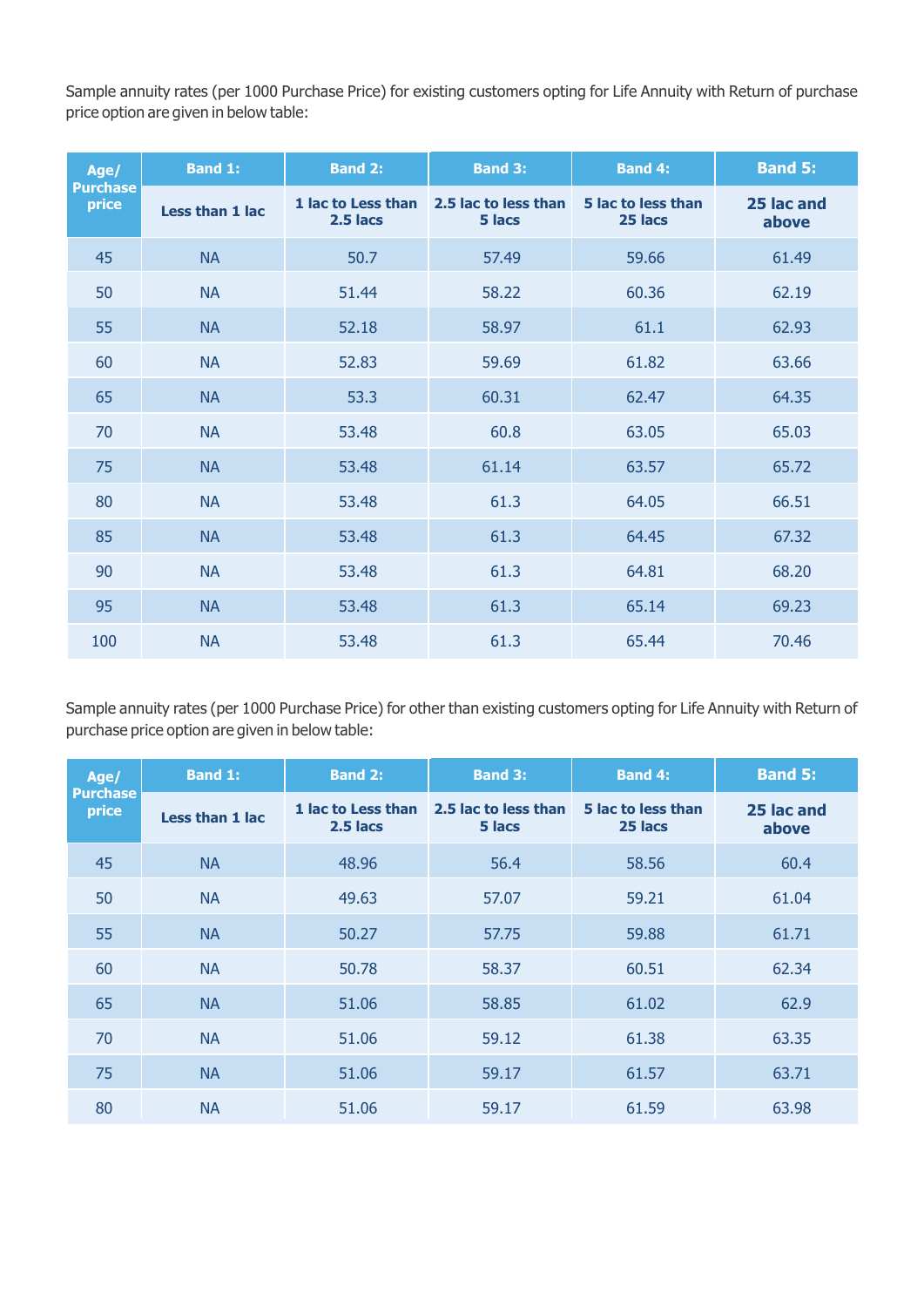Sample annuity rates (per 1000 Purchase Price) for existing customers opting for Life Annuity without Return of purchase price option are given in below table:

| Age/<br><b>Purchase</b><br>price | <b>Band 1:</b>  | <b>Band 2:</b>                 | <b>Band 3:</b>                 | <b>Band 4:</b>                | <b>Band 5:</b>      |
|----------------------------------|-----------------|--------------------------------|--------------------------------|-------------------------------|---------------------|
|                                  | Less than 1 lac | 1 lac to Less than<br>2.5 lacs | 2.5 lac to less than<br>5 lacs | 5 lac to less than<br>25 lacs | 25 lac and<br>above |
| 45                               | 47.86           | 59.75                          | 66.77                          | 68.94                         | 70.77               |
| 50                               | 51.63           | 63.48                          | 70.47                          | 72.62                         | 74.44               |
| 55                               | 56.38           | 68.24                          | 75.24                          | 77.37                         | 79.19               |
| 60                               | 62.44           | 74.41                          | 81.46                          | 83.6                          | 85.43               |
| 65                               | 71.03           | 83.3                           | 90.52                          | 92.68                         | 94.56               |
| 70                               | 84.07           | 97.01                          | 104.6                          | 106.86                        | 108.83              |
| 75                               | 103.29          | 117.43                         | 125.71                         | 128.14                        | 130.29              |
| 80                               | 133.55          | 149.83                         | 159.34                         | 162.1                         | 164.55              |
| 85                               | 171.25          | 190.34                         | 201.48                         | 204.67                        | 207.53              |
| 90                               | 217.85          | 240.52                         | 253.72                         | 257.46                        | 260.85              |
| 95                               | 278.82          | 306.27                         | 322.23                         | 326.71                        | 330.8               |
| 100                              | 359.04          | 392.84                         | 412.48                         | 417.96                        | 422.98              |

Sample annuity rates (per 1000 Purchase Price) for other than existing customers opting for Life Annuity without Return of purchase price option are given in below table:

| Age/<br><b>Purchase</b><br>price | <b>Band 1:</b>  | <b>Band 2:</b>                   | <b>Band 3:</b>                 | <b>Band 4:</b>                | <b>Band 5:</b>      |
|----------------------------------|-----------------|----------------------------------|--------------------------------|-------------------------------|---------------------|
|                                  | Less than 1 lac | 1 lac to Less than<br>$2.5$ lacs | 2.5 lac to less than<br>5 lacs | 5 lac to less than<br>25 lacs | 25 lac and<br>above |
| 45                               | 46.04           | 57.93                            | 65.68                          | 67.85                         | 69.68               |
| 50                               | 49.72           | 61.57                            | 69.33                          | 71.47                         | 73.3                |
| 55                               | 54.35           | 66.21                            | 74.02                          | 76.15                         | 77.98               |
| 60                               | 60.25           | 72.22                            | 80.15                          | 82.28                         | 84.12               |
| 65                               | 68.61           | 80.87                            | 89.06                          | 91.23                         | 93.1                |
| 70                               | 81.28           | 94.22                            | 102.93                         | 105.18                        | 107.15              |
| 75                               | 99.96           | 114.09                           | 123.71                         | 126.14                        | 128.28              |
| 80                               | 129.33          | 145.61                           | 156.81                         | 159.57                        | 162.02              |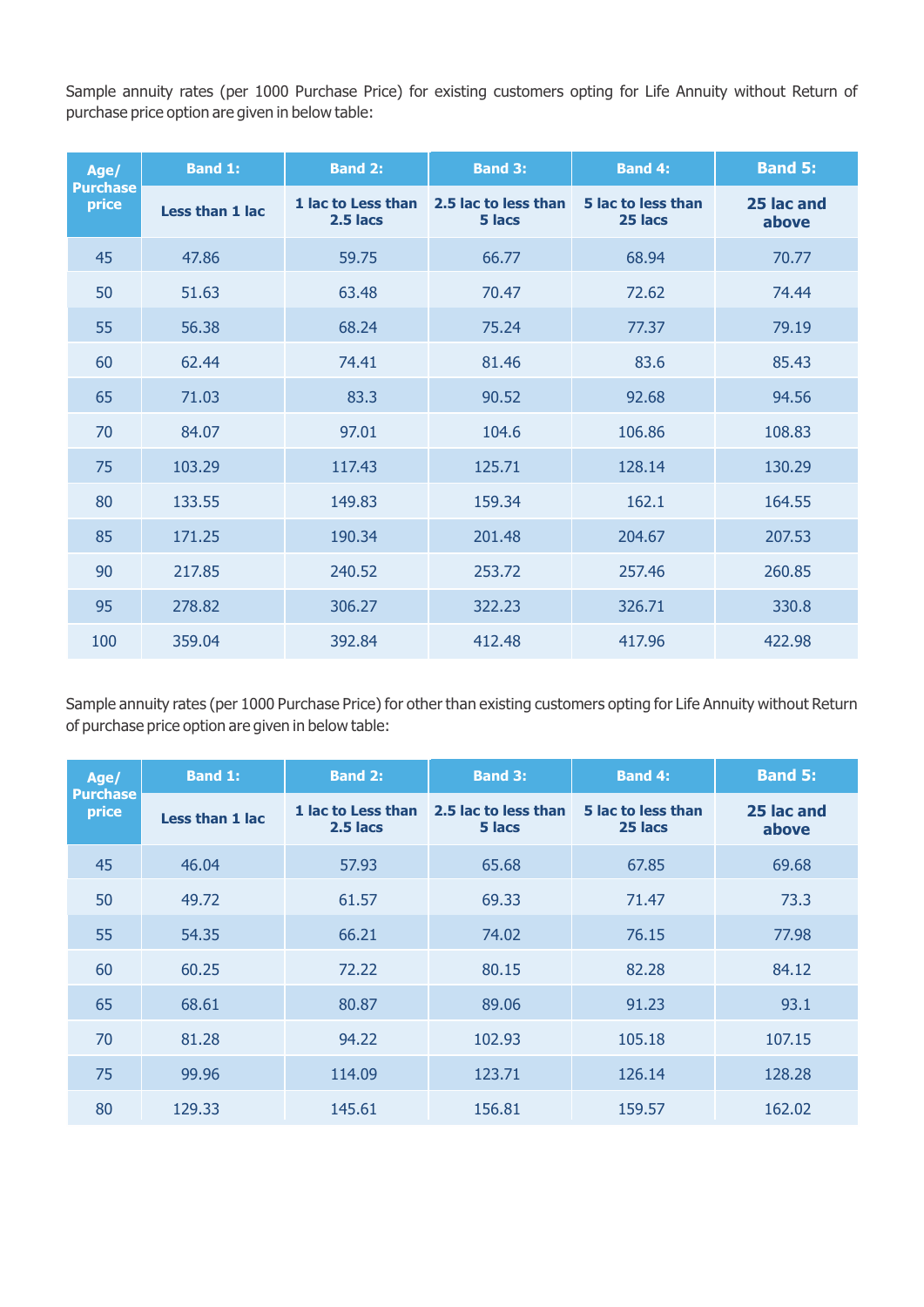The Annuity rates may be reviewed by the company from time to time, but the rates once applied at the time of entry for an Annuitant are guaranteed for the rest of his/her life on the given Purchase Price.

#### **Existing and Other than Existing Customers**

This plan can be bought by both existing and other than existing customers.

**Existing Customer:** Existing Customers are defined as policyholders and nominee/s of the policyholders under any of our existing deferred/fund based pension products and subsequent deferred/fund based pension products to be launched in future with IRDAI's approval.

**Other than Existing Customer:** The Customers other than the Existing Customers.

**Note:** The beneficiaries who want to purchase Exide Life New Immediate Annuity using the proceeds/benefits of the products other than the Exide Life's Deferred/Fund Based Pension Plans will not be considered as Existing Customers.

## **Annuity Payout Mode**

The Annuity Payout Mode allowed is Annual, Half Yearly, Quarterly and Monthly modes.

Annuity Payout for modes other than Yearly shall be as specified below:

| <b>Mode</b>      | <b>Annuity Installment (Per Frequency)</b> |
|------------------|--------------------------------------------|
| Half-yearly      | 48.5% of Yearly Annuity                    |
| <b>Quarterly</b> | 23.75% of Yearly Annuity                   |
| Monthly          | 7.75% of Yearly Annuity                    |

## **Large Volume Discounts**

The annuity rates vary by purchase price band. The purchase price bands are as specified below:

| <b>Band</b> | <b>Purchase Price</b>           |
|-------------|---------------------------------|
| Band 1      | Less than $\bar{\tau}100,000$   |
| Band 2      | ₹100,000 to less than 250,000   |
| Band 3      | ₹250,000 to less than 500,000   |
| Band 4      | ₹500,000 to less than 2,500,000 |
| Band 5      | ₹2,500,000 and above            |

For example, Rajesh, a 60-year old annuitant who is an existing customer of Exide Life Insurance, opts for Life Annuity with Return of Purchase Price, the applicable annuity rate for purchase price of ₹250,000 may be 5.97%. However, a higher annuity rate of 6.18% may apply if the purchase price is, say,  $\overline{500,000}$ .

Similarly, if Rajesh had opted for Life Annuity without Return of Purchase Price, the applicable annuity rate for purchase price of  $\text{\textdegree{250,000}}$  may be 8.15%. However, a higher annuity rate of 8.36% may apply if the purchase price is, say, `500,000.

Please note that the annuity rate is subject to change depending on the prevailing economic conditions and subject to IRDAI approval; however the rates once applied at the time of entry are guaranteed for the rest of his/her life on the given Purchase Price.

## **Tax Impact**

The payment of Annuities and Death Benefit may be subject to taxes as per the prevailing tax laws on the date of payment and as per the Annuitant's taxable income slabs. For specific details on tax implications please contact your tax consultant. Please note that tax benefits are subject to change in tax laws from time to time. Goods and Services Tax(GST) and any other taxes and cess as applicable would be levied from time to time.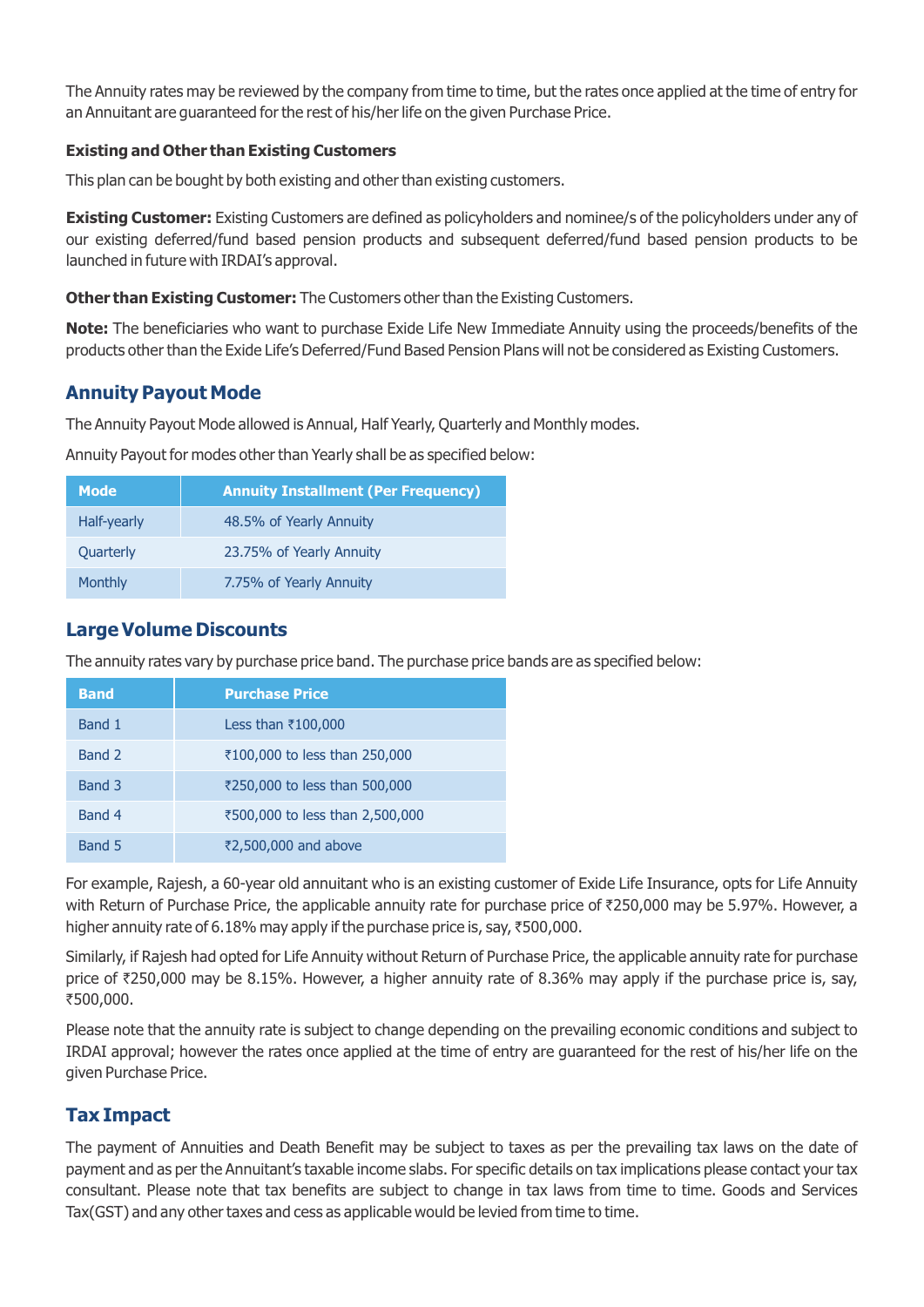## **Plan at a glance (Eligibility Criteria)**

| Minimum Age at Entry               | 0 years age last birthday (for Existing Customers)                                                                                                                                                                                                 |  |  |
|------------------------------------|----------------------------------------------------------------------------------------------------------------------------------------------------------------------------------------------------------------------------------------------------|--|--|
|                                    | 45 years age last birthday (for Customers other than Existing<br>Customers)                                                                                                                                                                        |  |  |
|                                    | 55 years age last birthday for customers (Customers other than<br>Existing Customers) who were members of a United Kingdom<br>(UK)/Ireland Registered Pension Scheme wanting to transfer their<br>pension corpus from UK/Ireland into this scheme. |  |  |
| Maximum Age at Entry               | 100 years age last birthday (Existing Customers)                                                                                                                                                                                                   |  |  |
|                                    | 80 years age last birthday (Customers other than Existing<br>Customers)                                                                                                                                                                            |  |  |
| <b>Maturity Age</b>                | Not Applicable                                                                                                                                                                                                                                     |  |  |
| Premium Payment Term               | Single (One-time Payment)                                                                                                                                                                                                                          |  |  |
| <b>Minimum Purchase Price</b>      | As per the minimum Annuity amount of $\bar{\tau}1,000$ per month                                                                                                                                                                                   |  |  |
| <b>Maximum Purchase Price</b>      | No Limit                                                                                                                                                                                                                                           |  |  |
| Minimum Annuity Amount (per month) | ₹1,000                                                                                                                                                                                                                                             |  |  |
| <b>Annuity Payout Mode</b>         | Yearly, Half-Yearly, Quarterly & Monthly                                                                                                                                                                                                           |  |  |

## **Terms and Conditions**

## **Free look**

The Policyholder shall have a free look period of 15 days from the date of receipt of the policy document and a period of 30 days in case of electronic policies and policies obtained through distance mode\*, to review the terms and condition of the policy and where the Policyholder disagrees to any of those terms and conditions, he/she has the option to return the policy to the Company for cancellation, stating the reason for his/her objection. In case of such a cancellation, the purchase price subject only to deduction of a proportionate risk premium for the period of cover (if any) and applicable stamp duty charges incurred by the Company shall be

- a) transferred to any other annuity provider as selected by the Policyholder if the annuity product is purchased from the proceeds of a pension plan with Open Market Option (OMO)
- b) returned to the Policyholder, if the annuity product is not purchased from the proceeds of any pension plan

Free look cancellation shall not be applicable where the policyholder has to compulsorily purchase annuity from Exide Life Insurance using the proceeds of a pension plan. However, the policyholder shall have option to change the type of annuity, if available any.

All the benefits and rights under this policy shall immediately stand terminated at the cancellation of the policy.

\*Distance mode includes solicitation in all modes other than in person (as provided in Distance Marketing Guidelines IRDA/ADMN/GDL/MISC/059/04/2011 dated 05/04/2011).

For the QROPS Policyholder the proceeds from cancellation in free look period can only be transferred back to the UK /Ireland Registered Scheme from where the money was received.

The Company shall additionally ensure that any obligation of policyholder towards QROPS requirement as per HMRC regulations, which he/she made by way of declarations at the time of transferring of pension corpus are met.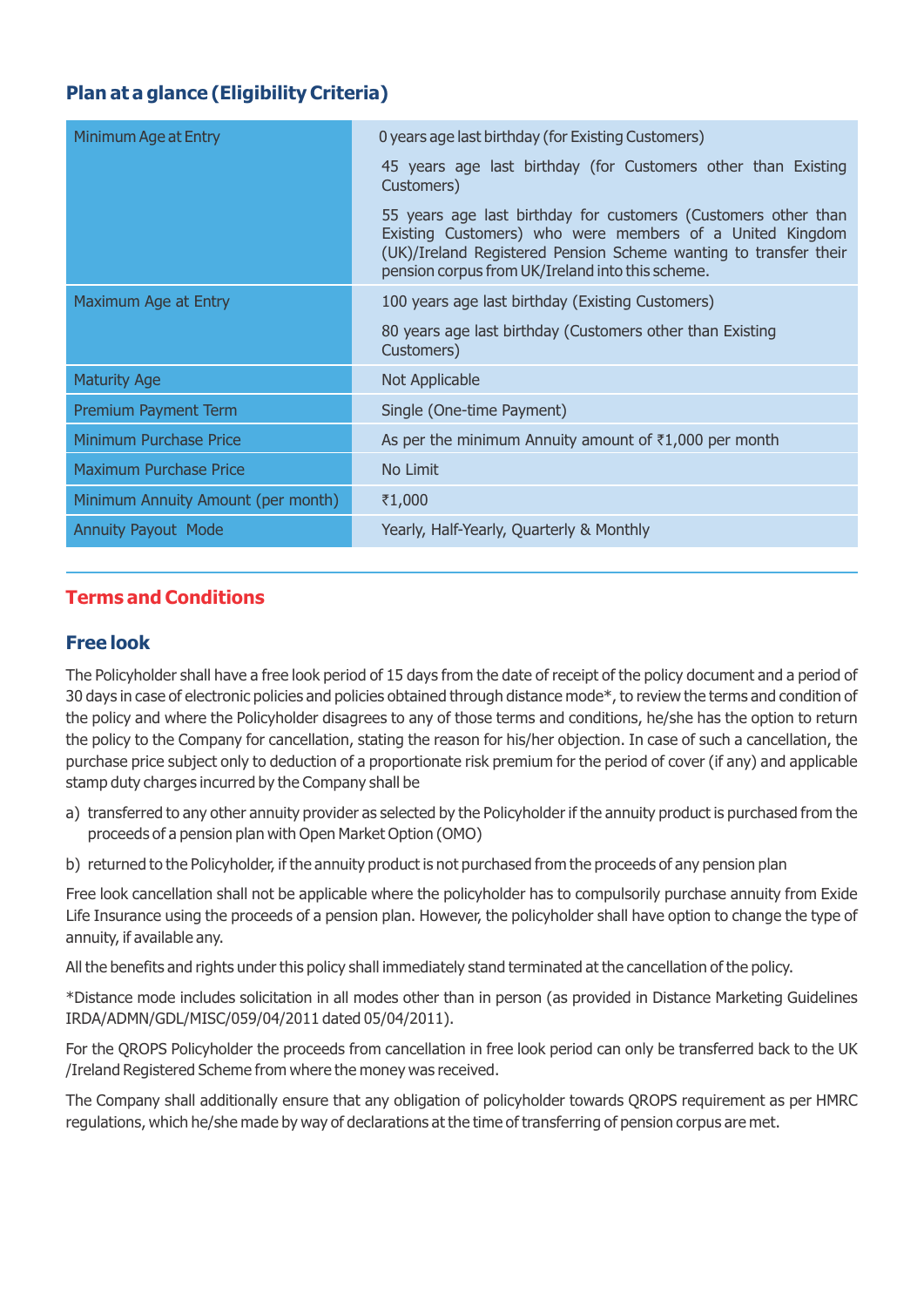#### **Surrender Value, Policy loan, Assignment**

There is no Surrender Value in this policy. Policy loan and assignment are not allowed under this plan

#### **Survivorship**

Exide Life may at any time request the Annuitant to submit the proof of survival for payment of Annuity.

#### **Nomination**

Nomination should be in accordance with provisions of Section 39 of the Insurance Act 1938 as amended from time to time.

#### **Risk Factors:**

- A) Exide Life New Immediate Annuity is a Non-Linked, Non-Participating Individual Immediate Annuity plan.
- B) This product brochure is indicative of the terms, conditions, warranties and exceptions contained in the insurance policy.
- C) For further details, please refer to the policy document and detailed benefit illustration.
- D) In the event of conflict (if any) between the terms and conditions contained in this brochure and those contained in the policy document, the terms and conditions mentioned in the policy document shall prevail.

**Section 41: Prohibition of Rebate:** Under the provisions of Section 41 of the Insurance Act, 1938 as amended from time to time

- (1) No person shall allow or offer to allow, either directly or indirectly, as an inducement to any person to take or renew or continue an insurance in respect of any kind of risk relating to lives or property in India, any rebate of the whole or part of the commission payable or any rebate of the premium shown on the policy, nor shall any person taking out or renewing or continuing a policy accept any rebate, except such rebate as may be allowed in accordance with the published prospectuses or tables of the insurer:
- (2) Any person making default in complying with the provisions of this section shall be punishable with fine which may extend to ten lakh rupees.

#### **Fraud, Misrepresentation and forfeiture:**

Fraud, Misrepresentation and forfeiture would be dealt with in accordance with provisions of Sec 45 of the Insurance Act 1938 as amended from time to time.